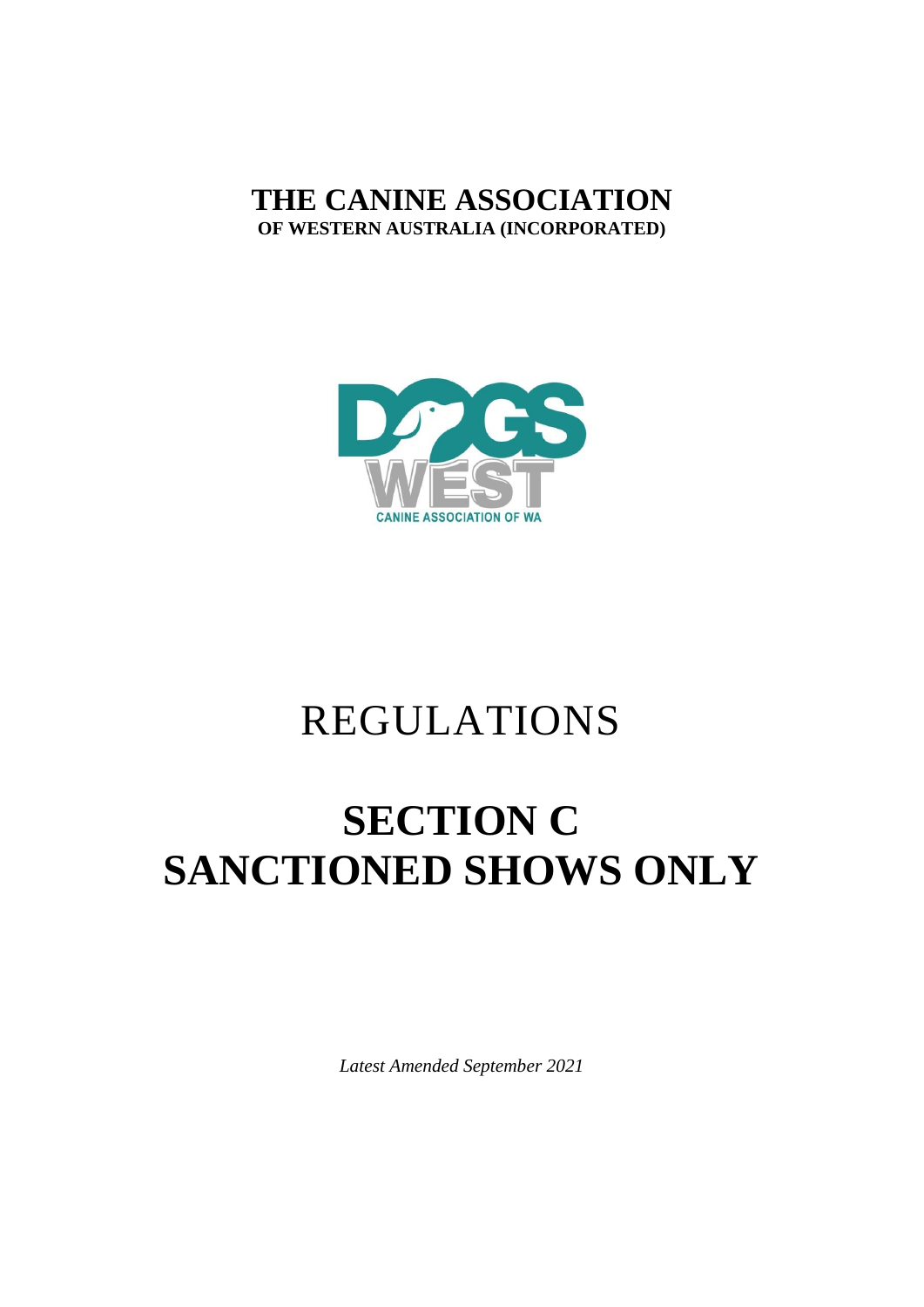#### **SECTION C - SANCTIONED SHOWS ONLY INDEX**

Any breach of the regulations in this section is an offence  $\left(08/20\right)$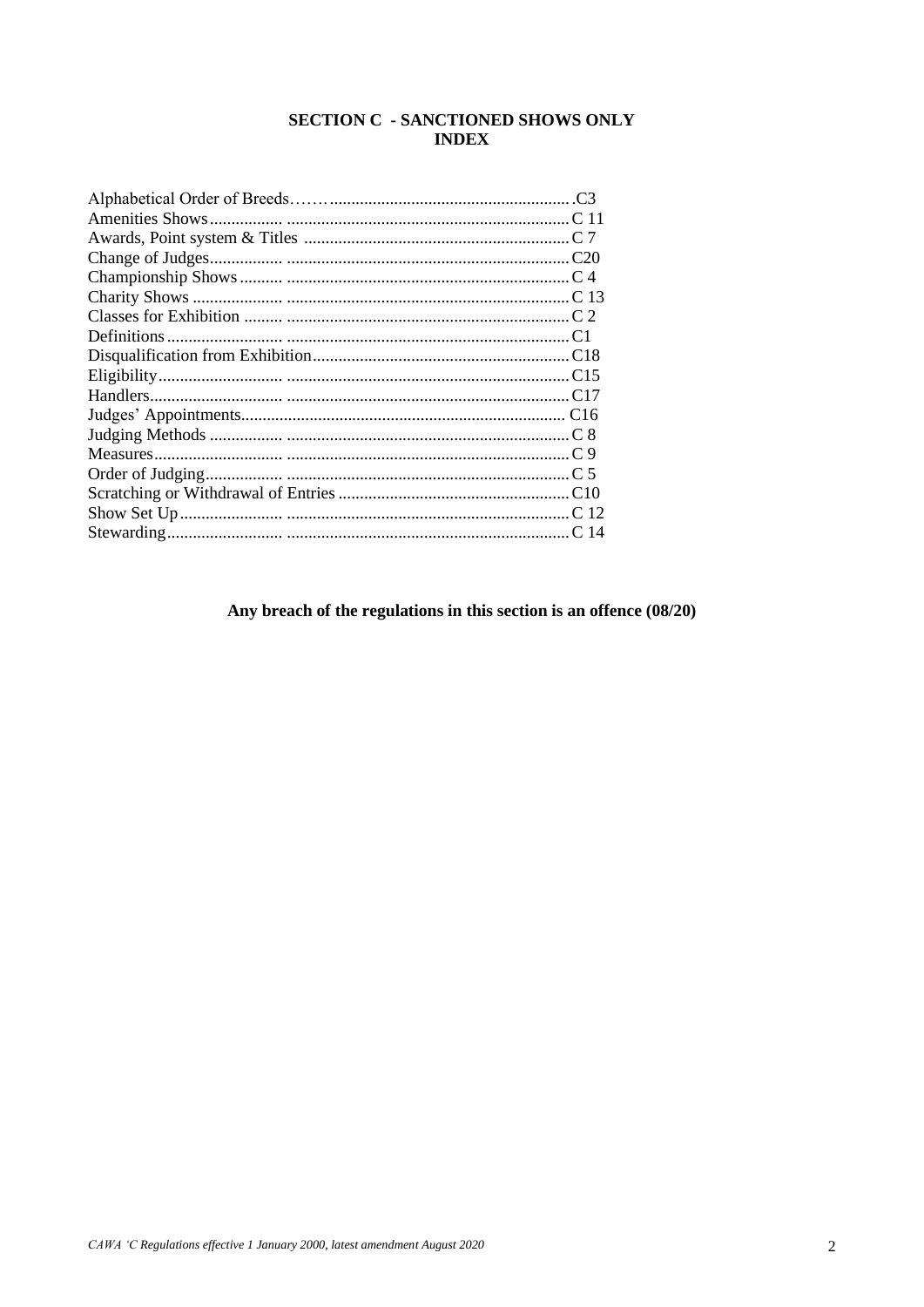#### **SECTION "C" - SANCTIONED SHOWS ONLY**

Refer ANKC Ltd Part 5 – Show for full wording of any Show clauses.

[www.ankc.org.au](http://www.ankc.org.au/) – About Us – Regulations – Part 5 Show

#### **C1 DEFINITIONS**

- 1.1 Championship Show a sanctioned conformation show to be judged by an approved ANKC Ltd Championship Judge (including those overseas judges approved by the ANKC Ltd to judge at Australian fixtures) at which points may be awarded towards an exhibit's Australian Championship conformation title.
- 1.2 Open Show a sanctioned conformation show to be judged by trainee judges/open show judges where no championship points are to be awarded.
- 1.3 Parade a sanctioned conformation show at which exhibits have not accrued enough points for a "Champion" title or have not yet applied for that title at the date entries close where no championship points are to be awarded.
- Note: An Open Show and Parade is a means by which trainee judges can gain experience in ring craft and Clubs are to be encouraged to conduct them.
- 1.4 Neuter A neuter is a dog or bitch that has been desexed either by castration or ovarian hysterectomy and is rendered infertile. This does not include vasectomies (Dogs) or tubal ligation (Bitches).

#### **C2 CLASSES FOR EXHIBIT AT A SHOW**

- 2.1 No Classes, for which points may be earned towards an ANKC Ltd approved title shall be offered at a show unless those points are to be awarded to all exhibits eligible to receive them under these regulations. (10/11)
- 2.2 No classes other than the following shall be provided in any schedule of any Sanctioned show without the special permission of the Chief Executive Officer. **09/11.**

#### 2.3 **General Classes:**

| Class 1  | <b>Baby Puppy</b> - Dogs of three $(3)$ and under six $(6)$ months of age.                  |
|----------|---------------------------------------------------------------------------------------------|
| Class 2  | <b>Minor Puppy</b> - Dogs of six $(6)$ and under nine $(9)$ months of age.                  |
| Class 3  | <b>Puppy</b> - Dogs of six $(6)$ and under twelve $(12)$ months of age.                     |
| Class 4  | <b>Junior</b> - Dogs of nine (9) and under eighteen (18) months of age.                     |
| Class 5  | <b>Intermediate</b> - Dogs of eighteen (18) and under thirty six (36) months of age.        |
| Class 6  | <b>Novice</b> - Dogs of six (6) months of age or over which have not won first prize at any |
|          | Parade/Open Show or Championship Show excluding wins in Baby Puppy and                      |
|          | Local Classes.                                                                              |
| Class 7  | Graduate - Dogs of six (6) months of age or over which have not won a Challenge             |
|          | Certificate.                                                                                |
| Class 8  | <b>Limit</b> - Dogs over twelve (12) months of age which are not Champions nor have         |
|          | gained sufficient points to qualify as a Champion.                                          |
| Class 9  | State Bred - Dogs six (6) months of age or over whelped in the State or Territory in        |
|          | which it is exhibited.                                                                      |
| Class 10 | <b>Australian Bred</b> - Dogs six (6) months of age or over whelped in Australia.           |
| Class 14 | <b>Bred by Exhibitor</b> - For dogs aged six months and over. The exhibit must be           |
|          | owned and handled by the breeder of record. The exhibit must be handled                     |
|          | throughout the breed classes, all Group and General Specials classes by the owner or        |
|          | part owner of the prefix under which the exhibit was originally registered.                 |
|          | $(06/18 -$ effective $01/01/18)$                                                            |
| Class 11 | <b>Open</b> - All dogs six (6) months of age or over, and of a breed or variety recognised  |
|          | by the Australian National Kennel Council.                                                  |
|          |                                                                                             |

*Note: Only winners of General Classes 2 to 11 including 14 may compete for Challenge Certificates.*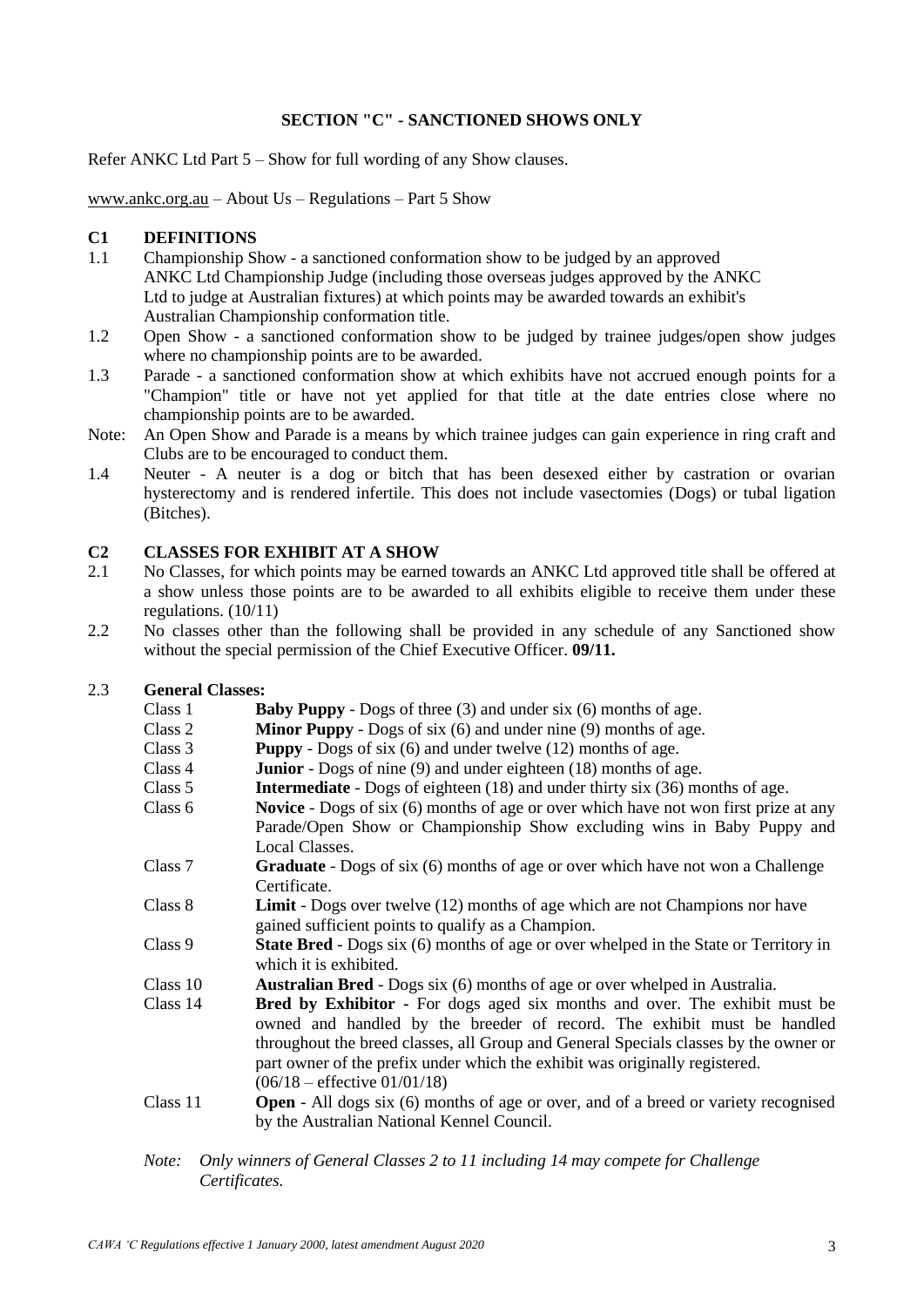- *Note: The qualifications for the NOVICE, GRADUATE and LIMIT classes, shall only include "wins up to and including the day before the date of entry close".*
- Class 12 **Veteran** 7 years and over

#### Class 13 **Veteran** – 10 years and over **(ANKC 10/15)**

- Note: *Neutered exhibits may compete in Veteran Class.*
- *Note: A Veteran must be entered and exhibited in at least one ordinary class at All Breed and Group shows before it can compete for a Challenge Certificate or any special prize which is not specifically awarded for the Veteran Class.*
- *Note: Veteran – only entire dogs or bitches can compete in the Veteran Classes at specialist and semi-specialist shows where the winners are eligible to compete for Challenge Certificates.*

#### **2.4 Neuter Classes**

Neutered dogs and bitches shall be approved to compete at any ANKC Ltd official Show, where the following neutered classes are offered. **(05/01, Amended 10/13 – 5.6.4)**

Only dogs or bitches registered with an ANKC Ltd Member Body as a "neuter" on the main register shall be eligible to compete in either Class 15,16,17 or 18.

- Class 15 Puppy Neuter for neuter dogs aged six and under twelve months.
- Class 16 Junior Neuter for neuter dogs aged nine and under eighteen months.
- Class 17 Intermediate Neuter for neuter dogs aged eighteen months and under thirtysix months.
- Class 18 Open Neuter for neuter dogs aged six months or over.
- 2.4.1 Classes 15, 16, 17 & 18 shall be optional Classes at any ANKC Ltd sanctioned show.
- 2.4.2 Classes 15,16,17 & 18 shall be ineligible to compete against entire exhibits for Challenge or Best of Breed awards. **(Amended 10/09, 8.9)**
- 2.4.3 Classes 15,16,17 & 18 shall be judged at breed level after Best of Breed and any Class elimination judging.
- 2.4.4 Classes 15,16,17 & 18 shall be judged at both Group and Show level immediately after General Classes.
- 2.4.5 Where only one (1) Neuter Class per sex is held at a show, that class shall be Open Neuter (classes' 18/18a) **(10/11)**
- Note: Bitch Classes for all the above classes utilize the same number as dogs with addition of the letter A, e.g.,  $1A =$ Baby Puppy Bitch

#### **2.5 Other Classes**:

- 2.5.1 **Brace** for two dogs, each six months of age and over, of the same breed, each of which has competed in at least one other breed class or neuter class at the Sanctioned Show and each of which is registered in the same ownership and are handled in the judging ring by one person. **(04/17)**
- 2.5.2 **Team**  for three or more dogs each six months of age and over of the same breed, each of which has competed in at least one other breed class or neuter class at the Sanctioned Show, and each of which is registered in the same ownership and are handled in the judging ring by the one person.
- 2.5.3 **Breeders' Team** Minimum of four dogs six months of age and over of the same breed, bred under one prefix each of which has competed in at least one other breed class or neuter class at the same approved show. **(05/20 eff 01/07/20)**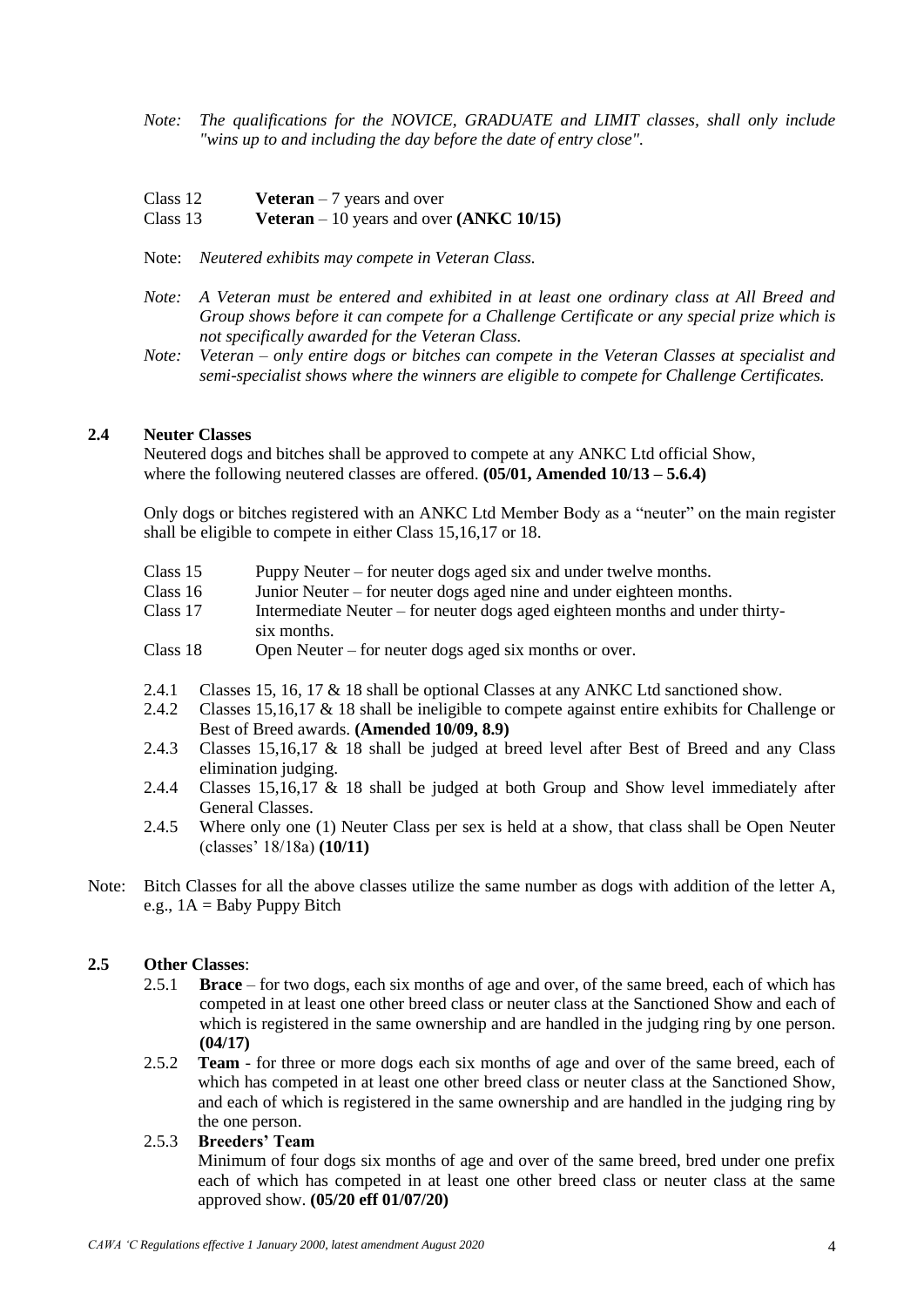- 2.5.4 **Progeny** A Progeny class may be conducted under the following rule.
	- 2.5.4.1 Sire and Progeny Entry to consist of the sire and a minimum of three progeny from at least two different dams.
	- 2.5.4.2 Dam and Progeny Entry to consist of the dam and a minimum of three of her progeny sired by at least two different sires from two different litters.
	- 2.5.4.3 Sire's Progeny Entry to consist of a minimum of three progeny of the named sire from at least two different dams.
	- 2.5.4.4 Dam's Progeny Entry to consist of a minimum of three progeny of the named dam sired by at least two different sires from two different litters.
- 2.5.5 **Sweepstakes** may be held for Champion Dogs, or any of the above listed classifications, general and other classes.
- 2.5.6 **Junior Handler –** classes may be held and conducted in accordance with the ANKC Junior Handler Regulations Part 15.

#### 2.5.7 **Local Classes:**

May be held in addition to general or other classes for dogs owned by exhibitors who reside within an area specified by the sponsoring club. This class shall apply only to Clubs outside the Perth metropolitan area. Other classes shall be judged separately from the general classes.

#### 2.6 **Special Classes:**

The Chief Executive Officer shall have the power to grant permission for special classes subject to an application in writing submitted to the Council at least 90 days before the date of the Sanctioned Show concerned.

Under no circumstances, however shall a class offering awards or prizes for progeny sired by a specified dog be permitted and no prizes of free service of any dog shall be permitted. **09/11.**

- 2.7 To calculate the age of dogs for entry into breed classes where the date of birth does not occur in the relevant month, the anniversary date be taken as the last date of that month, e.g. dogs born on 31 January will be eligible to enter the baby puppy class on 30th April.
- 2.8 A sweepstakes class for Neutered dogs should be optional at ANKC Ltd official shows.

#### 2.9 Veteran Class

- 2.9.1 Separate classes may be offered for Veterans at fixtures 7 years and over; 10 years and over. Where only 1 Veteran class is on offer it is to be class12.
- 2.9.2 Only entire dogs and bitches can compete in the Veteran Classes at Specialist and Semi-Specialist Shows where the winners are eligible to compete for Challenge Certificates.
- 2.10 Where Member Body regulations allow for Property and Special Classes at Specialty Shows, Neuter dogs and bitches shall be eligible to enter.
- 2.11 Colour classes are deemed to be a domestic matter.

#### **C3 ALPHABETICAL ORDER OF BREEDS:**

- 3.1 Judging shall be in alphabetical order, unless the specific order of breeds is detailed in the schedule.
- 3.2 Refer to ANKC website for current alphabetical list of breeds within the seven (7) ANKC Ltd recognised conformation groups of dogs.

#### **C4 CHAMPIONSHIP SHOWS:**

4.1 Granting of Championship Shows. The Council will not grant an application for a Championship Show unless –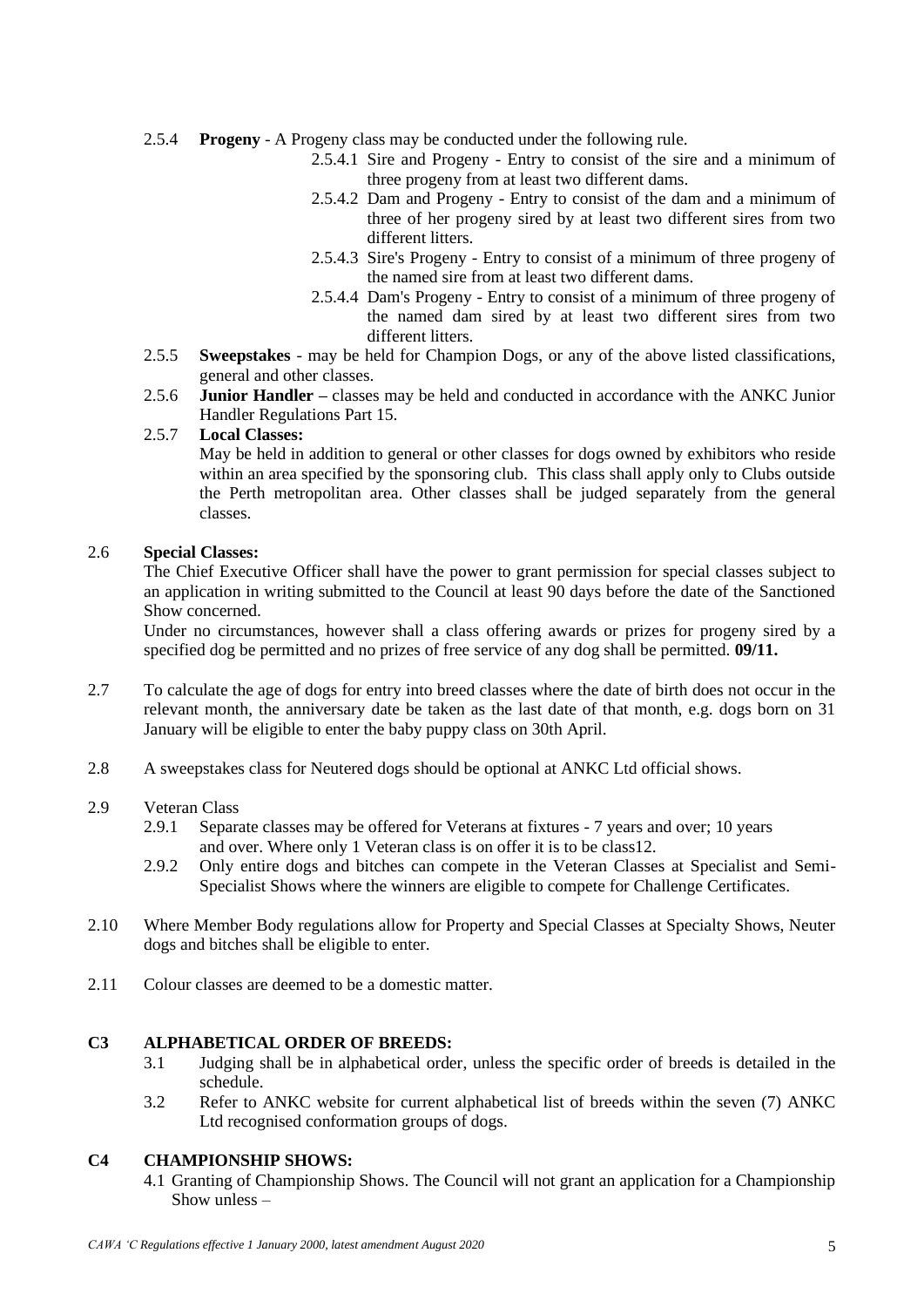- 4.1.1 There is an open class for each sex of the breed for breeds for which competition is invited.
- 4.1.2 The competition is open to all comers and not restricted to members of the particular club making the application.
- 4.1.3 The Club may not reserve the right to reduce the advertised awards or to cancel or amalgamate classes.
- 4.2 Where a national Show is held, no Challenge Certificates shall be offered or awarded for the breed/s involved in the National Show, within a radius of 1 000 kilometres from the venue of the National Show on that day/s, regardless of which State or Territory the shows are held.

#### **C5 ORDER OF JUDGING:**

5.1 The official ANKC Ltd judging sequence shall be followed for both ordinary judging system or optional order of judging - In-Group and In-Show Placing System (Optional for Shows that only offer Best Baby and Best Puppy in Group/Show and Best Exhibit in Group/Show) .

Refer ANKC Pty Ltd Regulations Section 5 Show for full details

#### **5.2 Special Classes:**

- 5.2.1 Judge any Special Classes i.e. C2.5 Other Classes, C2.6 Special Classes.
- 5.2.2 Sweepstakes may be held at any suitable time during the conduct of the Sanctioned event provided that the judge of the sweepstakes is not contracted for any group and/or General Specials.

#### C6 reserved

#### **C7 AWARDS and TITLES**

- 7.1 CHALLENGE & BEST OF BREED CERTIFICATES:
	- 7.1.1 The judge's name is to be typed or printed on the Challenge and Best of Breed Certificates, prior to it being signed by the judge.
	- 7.1.2 Certificates should be collected by the exhibitor on the day the dog is judged.
	- 7.1.3 Certificates not collected are to be forwarded to the Association office for collection by the exhibitor for six months from the date of the show. The onus of collection rests with the exhibitor.
	- 7.1.4 Certificates, or photocopies, must be presented to the Canine Association Office when making application for the title of Australian Champion as evidence of points awarded.

#### 7.2 CHAMPIONSHIP Points Systems Refer to ANKC Pty Ltd Section 5 Show for full details.

#### 7.3 AWARDS OF MERIT:

State based Awards of Merit may be granted by the Council under the following conditions:

- 7.3.1 A Bronze Award may be issued to a Champion dog or bitch which has gained 250 points from Certificates,
- 7.3.2 A Silver Award may be issued to a Champion dog or bitch which has gained 500 points from Certificates,
- 7.3.3 A Gold Award may be issued to a Champion dog or bitch which has gained 750 points from Certificates WHERE points are allotted as per ANKC regulations for Challenge, Best of Breed, Best & Runner-up in Group, Best & Runner up in Show, Best & Runner-up neuter in Group and in Show. (02/17)
- 7.3.4 A dog which has earned Awards according to these Regulations shall not be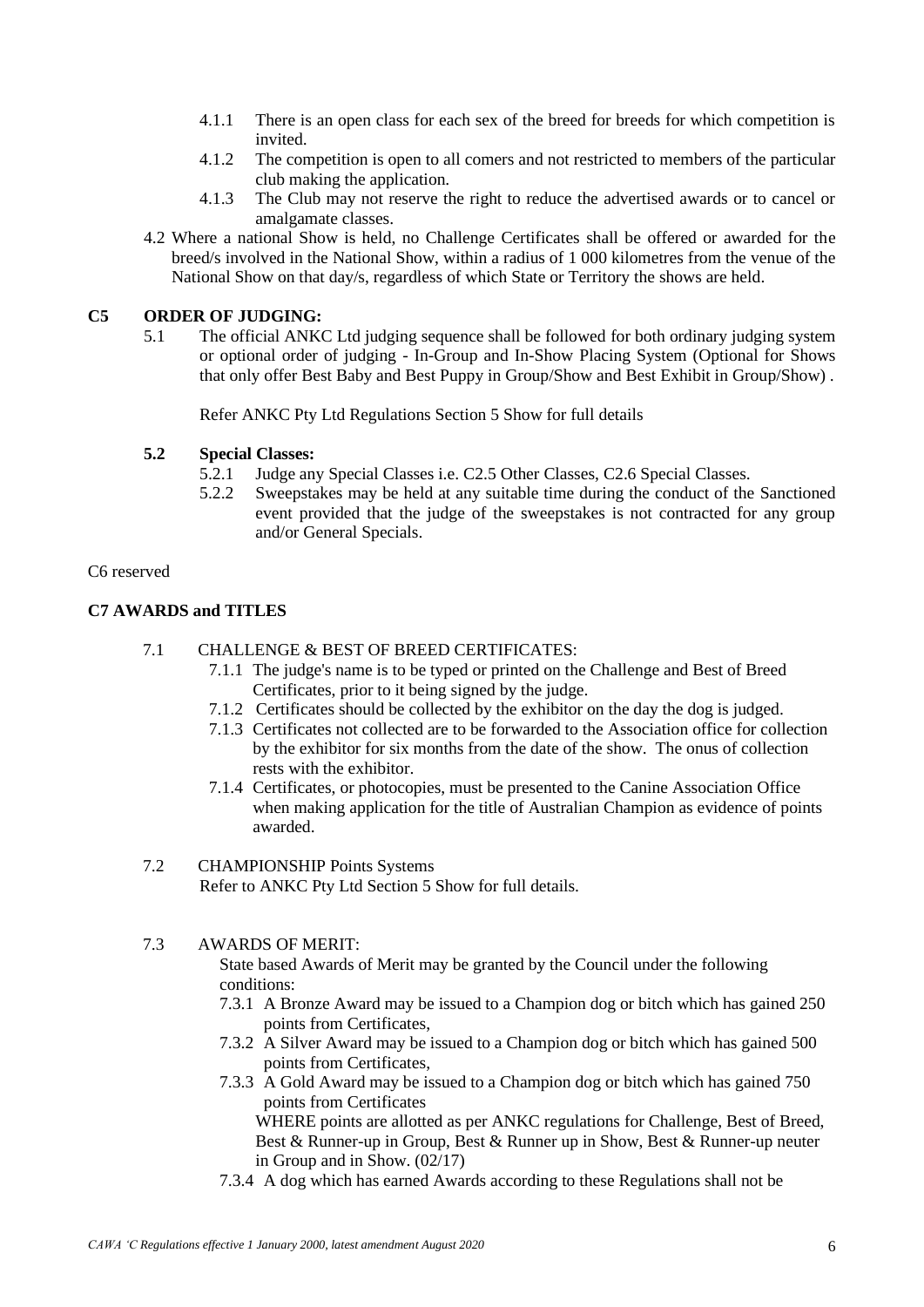entitled to attach the title to its name, however a CAWA approved Certificate may be purchased. **03/10**

#### **C8 JUDGING METHODS**

- 8.1 All Breeds Judging is defined as the method currently in practice for all breeds in Australia and the following is customary:-
	- 8.1.1 Judging time per dog should be not less than 30 catalogued dogs per hour and preferably 40.
	- 8.1.2 The judge checks dentition, overall conformation, entirety for males and movement within the above time frame.
	- 8.1.3 First, Second and Third class places are awarded where the judge is satisfied with the quality of the exhibits.
	- 8.1.4 Individual critiques are not dictated or written down during the judging.
	- 8.1.5 Gradings are not awarded.
- 8.2 Specialist Breed Judging is defined as any form of judging performed by a judge who is a recognised breed specialist or who has a particular interest in a breed or breeds and which may entail each or any of the following:-
	- 8.2.1 Judging time may be slower than 25 dogs per hour.
	- 8.2.2 Individual critiques may be given.
	- 8.2.3 Gradings may be awarded.<br>8.2.4 Class places greater than Fi
	- Class places greater than First, Second and Third may be awarded.
	- 8.2.5 A breed is judged in varieties other than those for which Challenge Certificates are awarded.
- 8.3 Breed Clubs may have specialist breed judging at any Championship Show but must observe the conditions listed below in C8.4.1. and C8.4.2.
- 8.4 Any club conducting an All Breeds, Group and Multi Breed Show that wishes to appoint a judge to judge a specified breed or breeds in the specialist manner shall seek permission from the Association and where granted shall be under the following conditions:-
	- 8.4.1 That the judging does not interfere in any way with the normal running of the show
	- 8.4.2 That the show schedule advises:-
		- 8.4.2.1 The breeds that will be judged in the specialist manner.
		- 8.4.2.2 Whether critiques will or will not be given.
		- 8.4.2.3 Whether Gradings will or will not be awarded.
		- 8.4.2.4 Where 'double handling' of exhibits is permitted at breed specialty and/or shows where exhibits are shown according to a specialist manner, the following clause must be included in the show schedule:
			- "Double handling of 'insert name of breed' is permitted at this show" **08/14**

#### **C9 MEASURES:**

#### 9.1 Poodles

- 9.1.1 The Official Association Poodle measures must be available at all shows where Poodles are to be judged.
- 9.1.2 The Official Association Poodle measures shall be available at the Association office for use on as required basis.

#### 9.2 All Breeds.

The Official Association A.N.K.C. approved measures shall be available at the Association office for use as required.

#### **C10 SCRATCHING OR WITHDRAWAL OF ENTRIES:**

- 10.1 An exhibit entered in more than one class must compete in all classes entered and may not be scratched from any single class.
- 10.2 Any exhibit not present when the class enters the ring for judging shall be deemed to have been scratched from that class and any subsequent class at that event.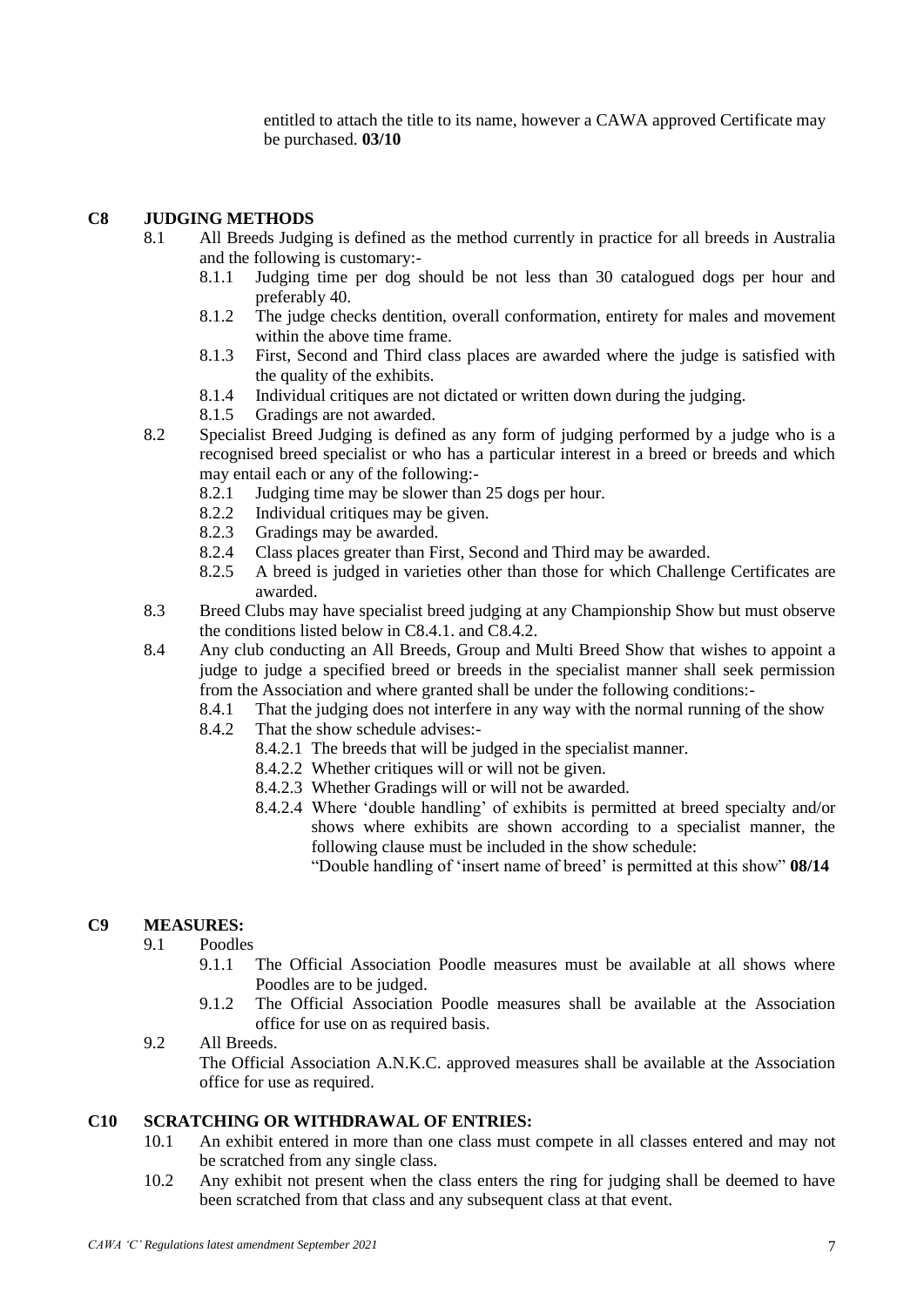- 10.3 No exhibit may be removed from the ring until judging has been completed and result announced without the permission of the judge.
- 10.4 A judge will excuse from the ring, any dog exhibited or handled by any person who has handled or assisted as a runner any dog owned or part owned, leased or part leased by that judge within a period of twelve (12) months. **(05/20 effective 07/20)**
- 10.5 Any dog withdrawn from competition at any time may not compete further at that fixture.<br>10.6 Unless permission is granted by the Chief Steward, where a Best of Breed winner does
- Unless permission is granted by the Chief Steward, where a Best of Breed winner does not compete for Best Exhibit in group or Best Exhibit in Show for which it is eligible, the Best of Breed challenge certificate shall be cancelled. **(08/18)**
- 10.7 Unless permission is granted by the Chief Steward, where a Best Neuter of Breed winner does not compete for Best Neuter Exhibit in Group or Best Neuter Exhibit in Show for which it is eligible, the Neuter Best of Breed certificate shall be cancelled. **(08/18)**

#### **C11 AMENITIES SHOWS:**

Amenities Shows shall be run in accordance with the following guidelines:<br>11.1 Classes:

Classes:

Only the following classes shall be offered:

Baby, Minor, Puppy, Junior, Intermediate, State Bred, Australian Bred, Open and Neuter-Open

11.2 Sashes/Rosettes:

Sashes/Rosettes will be offered for:

- 11.2.1 Best Exhibit and Runner Up in each Group.
- 11.2.2 Best Exhibit and Runner Up in Show.
- 11.2.3 Best in Show of each of the classes listed at 11.1.
- 11.3 Trophies:

An amount approved by Governing Council may be expended on trophies only for Best in Show and Runner up in Show and all Classes in Show, unless the club is successful in obtaining further trophies by donation.

11.4 Judges:

The panel of judges should be predominantly from Western Australia, however a maximum number of two  $(2)$  interstate judges may be contracted for any one Building & Amenities show and in the event more than one Building & Amenities show is held on one weekend, these two (2) may be 'shared' between the hosting clubs (which may result in a panel each day of 4 interstate judges and 3 WA judges).

11.5 Entry Fees:

Entry Fees for Amenities Shows shall be fixed by Council from time to time.

11.6 Judges Fees:

The Judges fee for Amenities Shows per Group and/or General Specials are to be restricted to a fee as approved by Governing Council from time to time.

11.7 Amenities Trials:

Amenities trials may be held in conjunction with Amenities Shows.

11.8 Balance Sheet:

A Balance Sheet is to be submitted within fourteen days to include details of all receipts and payments.

11.9 Proceeds: All proceeds from Amenities Shows and/or Trials, after expenses have been paid, shall be passed to the Association for credit to the Building and Amenities Fund.

#### **C12 SHOW SET UP BY MEMBERS (09/08) (09/10)**

12.1 Show set-up may occur after 3.00pm Friday for members exhibiting on **FRIDAY ONLY**. For weekends where **NO Friday night show is scheduled**, show set up may occur after 3.00pm Friday for members exhibiting on **Saturday ONLY**. Show set up may occur at the conclusion of Saturday judging for Sunday events.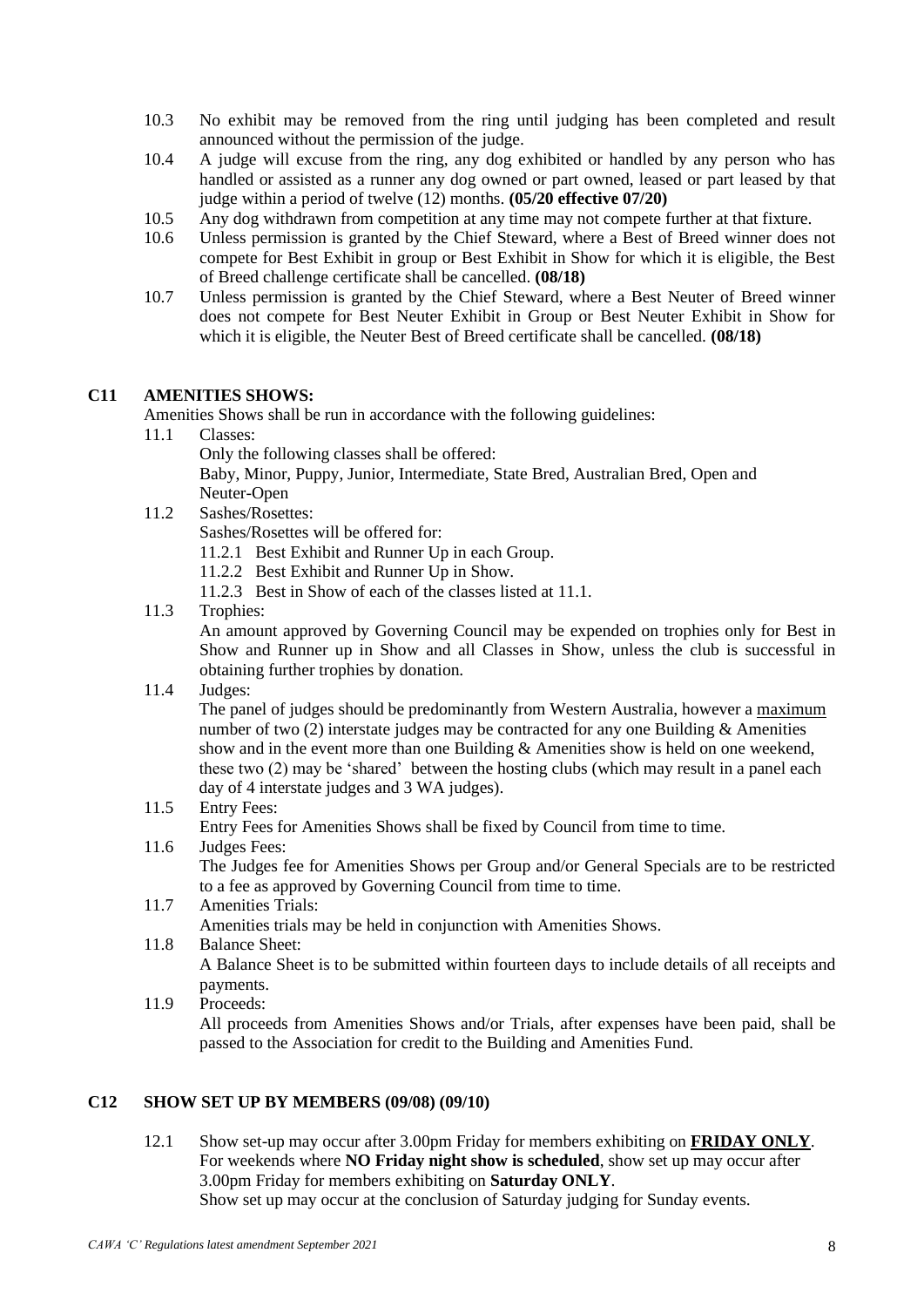- 12.2 Setup which includes shade structures, tents, tarpaulins, crates, trolleys, chairs and all other equipment associated with show setup.
	- 12.2.1 The setback from the ringside to be 5m minimum from ringside on the arena.
	- 12.2.2 Any item left before the above times will be removed to enable the ground preparations to be completed.
	- 12.2.3 Tents/marquees or similar structures cannot be left up over the entire weekend unless they are being occupied on both days and must be erected in the manner as indicated in the instructions accompanying the said tent/marquee or similar structure.
	- 12.2.4 Tarpaulins are not to be left on grounds of the main arena overnight or over a weekend.
	- 12.2.5 All equipment is left at the risk of the owner/s and the Association accepts no liability for damage, loss or theft.

#### **12.3 Restrictions – Shade structures at All Breeds Championship Shows:**

12.3.1 No more than three (3) environ shades are permitted to be linked together, with a metre space to be left at either end to enable an additional walkway.

#### **12.4 Restrictions - Pavilion Area**

- 12.4.1 When shows are conducted under the pavilion, members are not permitted to use bricks or similar to hold down tarpaulins/mats.
- 12.4.2 All equipment is to be erected and not left lying flat.
- 12.4.3 Mats/tarpaulins or similar must be used on the green floor section of the pavilion at all times (except at ringside during judging), directly under the trolleys, grooming tables and/or crates. Mats/tarpaulins or similar in all areas of the pavilion must be of a reasonable size and they are not to be used to reserve an area.
- 12.4.4 Puppy pens are not to be utilised at one day All Breed Championship Shows held under the pavilion

#### **C13 CHARITY SHOWS:**

- 13.1 Charity shows are to be conducted in a manner, which will ensure that the proceeds will be mainly for the benefit of the charity.
- 13.2 Trophies and sashes are to be provided for Best in Show and Runner Up and sashes only for Class in Show awards, except that additional awards may be made, if donated. Trophies and sashes may not exceed a value as determined by Governing Council from time to time.
- 13.3 No charges are to be involved for Judges' accommodation and Judges' travel within the metropolitan area, except with the agreement of the Charity concerned.

#### **C14 STEWARDING**

- 14.1 Chief Stewards may not handle any dog in the ring at shows at which they are officiating.
- 14.2 Gate and Ring Stewards may not enter any dog which is owned or part owned by them under the same judge with whom they have been officiating at that show.
- 14.3 This Regulation is to be applied at all metropolitan shows; it is preferable but not mandatory at shows outside a radius of 100 kilometres of the Perth City Centre.
- 14.4 Stewards shall not discuss exhibits and exhibitors with the judge or in the vicinity of the judge, before the show or whilst the show is in progress. **01/03**

#### **C15 ELIGIBILITY**

Only Ordinary Members or concessional Ordinary Members are permitted to enter Main Register dogs in Conformation Shows. Refer ANKC – Part 6 Section 3 – Imported Dogs and B16 – Eligibility of Exhibitor, Competitor and Exhibit for any other criteria. **01/09**